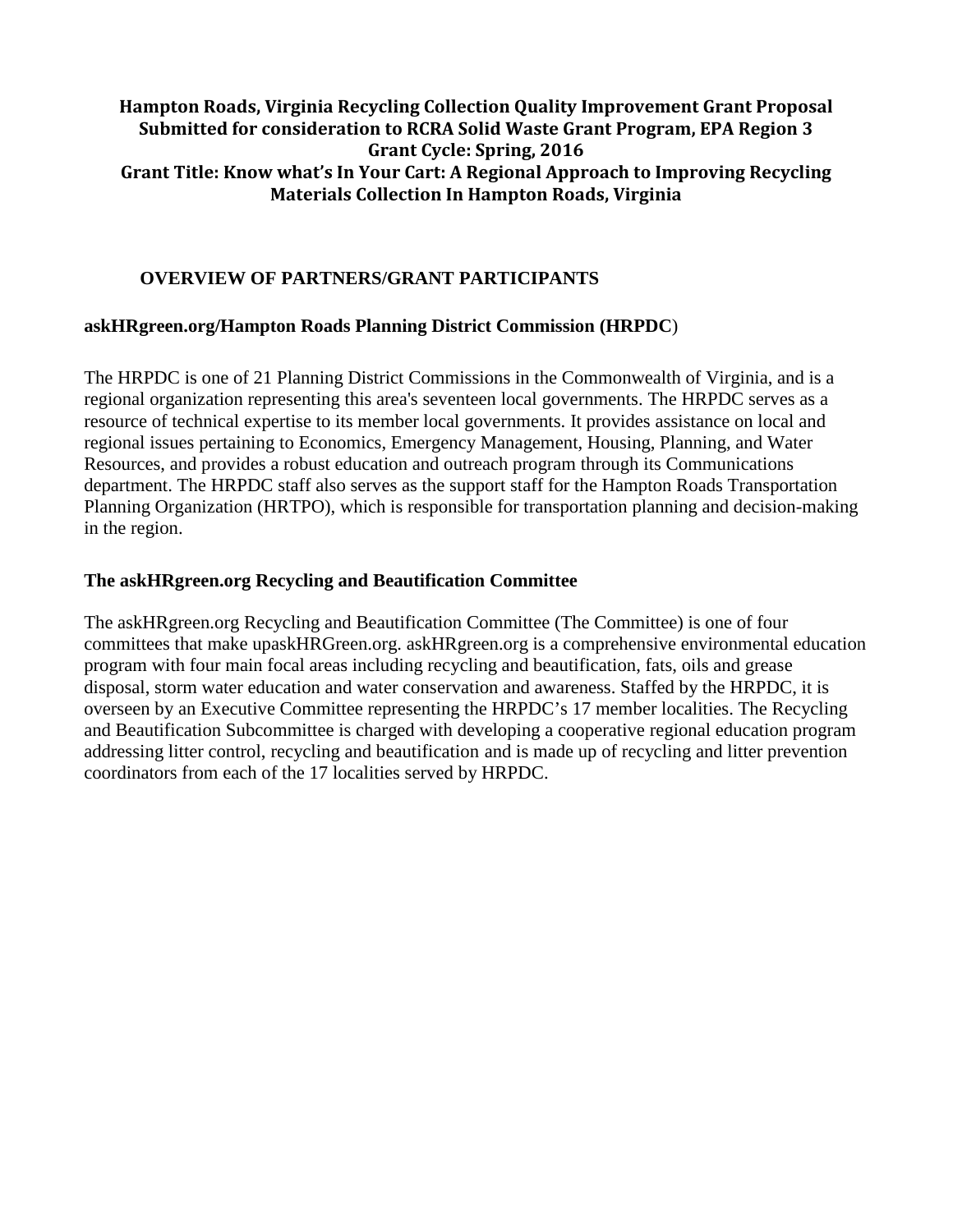# DRAFT Project Brief RCRA Solid Waste Grant Program, EPA Region 3 Grant Cycle: Spring, 2016 Grant Title: Quality Recycling: A Regional Approach to Improving Recycling Materials Collection In Hampton Roads, Virginia

**Status of Recycling in Hampton Roads, Virginia**: Municipal Solid Waste (MSW) curbside recycling began on a regional basis in 1991. Recyclables, including aluminum, metals, newspapers, glass bottles and jars, and plastic bottles and jugs were collected manually at the curb from 18 gallon open top bins. Collection gradually expanded over the next few years and in 1994 to the entire region. In 1999, Virginia Beach pioneered the first automated single stream collection, to be later sorted out at a more advanced Materials Recovery Facility. Currently single-stream automated is the predominant form of residential collection, with three private Material Recovery Facilities in operation. Collection is managed and implemented by private haulers for almost all municipalities in the region. In calendar year 2013, a total of 585,553 tons of MSW material was collected through various commercial and residential recycling programs in Hampton Roads. This represented 33.5 % of all MSW disposed, a decrease from a 44.6% diversion rate in 2011.\*

**The Current Challenge to Recycling in Hampton Roads:** There are two challenges commonly facing local municipalities and the region: Quantity of materials and quality of materials. For many years, national and international markets and the local materials processors have tolerated levels of contamination of non-acceptable materials of between 10-20%. Over the past year, local contamination levels have increased significantly, exceeding 24%. One local MFR Operator reported a 3% increase in contamination over the past 12 months. Contamination is costing Virginia municipalities and their contracted processors over \$1million per year\*\*. With the market value of recyclable commodities also suffering significantly, it is more important that the quality of materials being collected for markets be high. Declining collections quality reduces the value of the materials and the increases costs of processing. Consistently contaminated loads are negatively impacting the efficiency and effectiveness of recycling programs in Hampton Roads and threatens overall program viability in the long term. Additionally, some cities that have conducted waste material audits, as well as anecdotal observations reveal that many items that could be recycled are not, due to lack of consumer/household participation in existing recycling programs and services.

**Regional Partnership Initiative to Improve Recyclable Quality and Quantity:** A project to change consumer recycling behaviors would be established by a collaborative partnership of the member cities of the Hampton Roads Planning District Commission and their contracted recycling collection and MRF operators. The goal will be to reduce average contamination and increase the quantity of materials based on material audits. The askHRGreen.org Recycling and Beautification Committee would coordinate a two-pronged approach: 1. Targeted and custom designed route-byroute, household-to-household education and behavior change tactics (See next page for more details); and, 2. Regional social and mass media educational messaging. Results would be measured through pre, mid and post campaign material audits. Funding to support the project would be shared by the EPA RCRA Solid Waste Grant Program/Region 3, HRGreen, participating municipalities, and private MRF/Processor contractors.

\*Based on calendar year; Source[: Virginia Department of Environmental Quality Annual Recycling Rate Report.](http://www.deq.virginia.gov/Portals/0/DEQ/Land/RecyclingPrograms/2013%20recycling%20rate%20report%20Final.pdf) \*\*Based on 2013 Virginia Recycling Rate Report and an estimated \$45/ton cost for disposal of 29,710 tons of residue.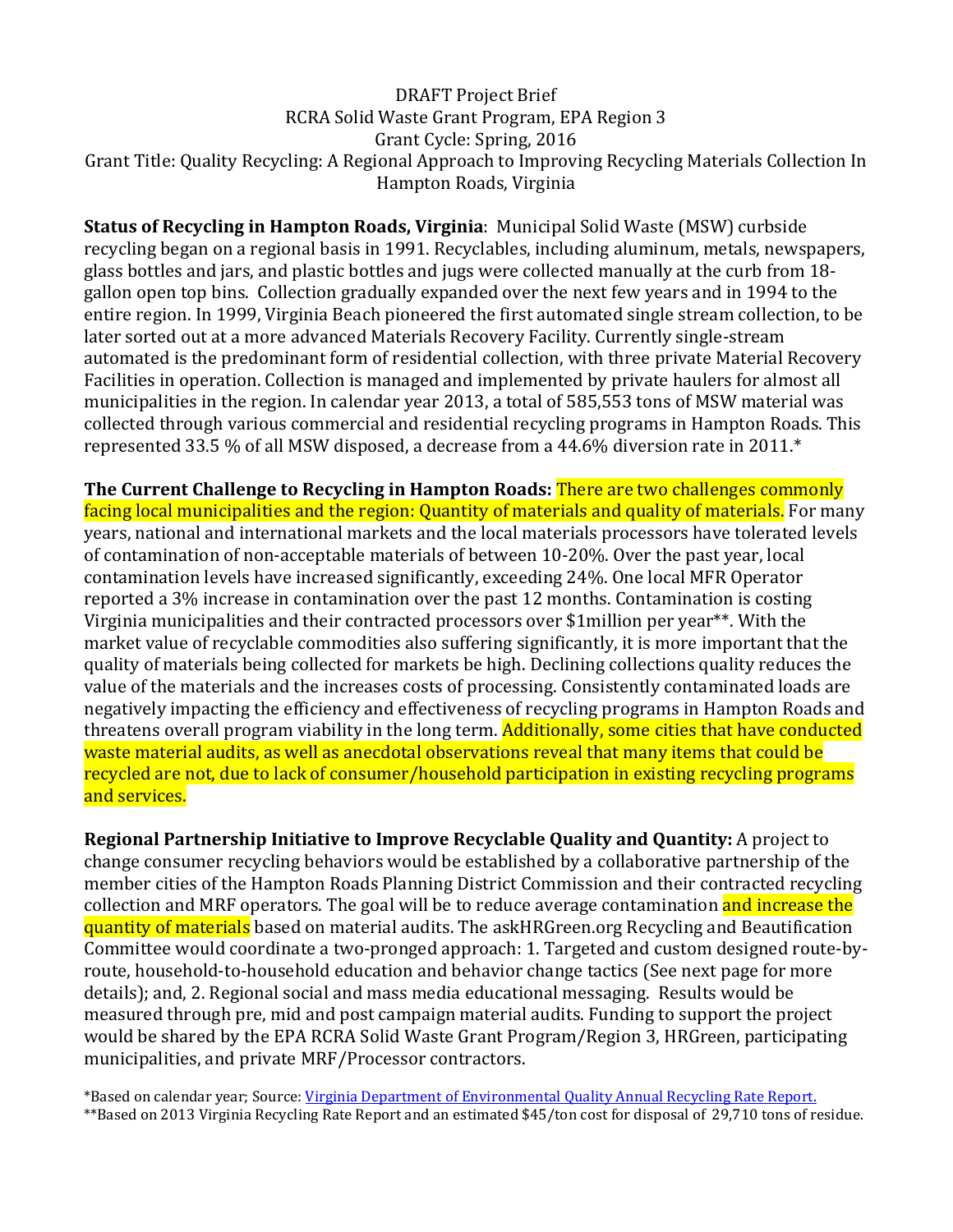# **Project Details**

Budget: A draft proposed budget is outlined separately. Costs are based on projections of the following key expense categories to fulfill the goals of the project:

Project Scope: The goal of this project is to effectively and sustainably reduce unacceptable recycling set outs and increase the quantity of materials separated for recycling in 3 to 5 curbside recycling routes in each of up to 8 participating municipalities. Data from audits of the targeted routes (approximately 32), use of available set out data and qualitative input from MRF Operators, as well as socio demographic information will be gathered to develop a customized behavior change strategy for each route. To reduce incorrect set out behavior the Project will utilize key environmental behavior research\* and best practices, including the following:

- 1) Positive, Consistent Messaging: Develop and ensure message content (what and how to recycle properly) is correct, understandable and methods of delivery are consistent to the targeted recycling households and businesses and to meet MRF processing requirements and is accessible to all on route. Barriers such as misperceptions or understanding on what can be recycled will be addressed through a variety of proactive and positive communications. The most common and problematic contaminants and acceptable recyclable materials most often discarded will be identified and targeted for more aggressive messaging. To address varying acceptable materials in different municipalities, an online application or similar tool will be researched for addressbased information about each address's recycling day, and acceptable materials list.
- 2) Convenience of recycling to households/businesses on routes: Ensure collection services are being delivered reliably and consistently to all parts of the routes.
- 3) Behavior change approach: Utilize a combination of positive normative messaging (such as commitments/pledges), incentives and regular cart monitoring with follow up using rewards and reminders. A combination of City staff and temporary labor would be coordinated to direct the most effective education outreach and follow up.
- 4) Best practices in researching, developing and disseminating messages will be identified and shared among participating Cities through their designated Project Leaders and representatives. While some Route based methods may differ slightly, the most effective ones will be emphasized to maintain consistency in message content and delivery. Due to the transient and shared nature of how residents of Hampton Roads cities and counties move about and receive information, this practice is expected to reduce the amount of conflicting information and misperceptions that take place. The use of issuing warnings and/or violations with our without penalties will also be studied.

Recyclable Materials Audits: To assess the most frequently incorrectly recycled materials (materials that are considered unacceptable for current recycling processing), audits will be held at the beginning, during and at the conclusion of a defined program timeframe for behavior change strategies and tactics to take affect. Audits would be held in cooperation with participating recycling processors. Beginning and final audits would require more detailed sampling of recyclables collected on each of the targeted routes. Audits will be conducted under the supervision of a qualified audit supervisor or other qualified recycling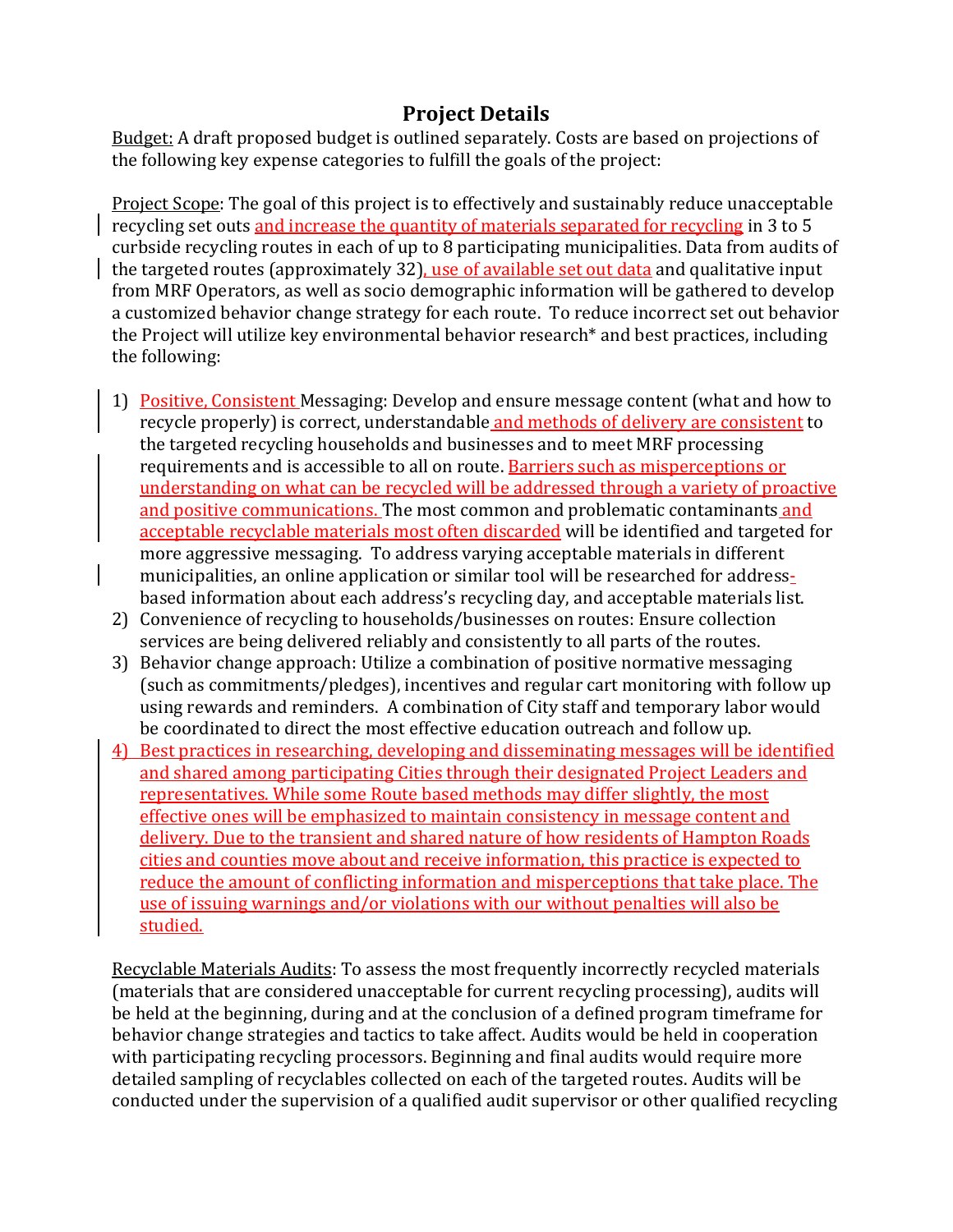professional and temporary staffing. It is estimated that pre and post audits will each require a team of 5 sort workers working 2 hours per route sample or a total of 64 hours, spread over two weeks. At least 2 Mid-Campaign audits would be a methodical visual examination of the recycling load of targeted routes by two qualified professionals, taking about 4 hours per day over a two-week period. Information gained from the audits is an important part of the process in achieving the goals of this project.

## Route Research

In addition to the data gained through materials audits, surveys, focus groups and other forms of consumer research will be conducted as needed to identify and understand barriers to recycling, misperceptions about what is recyclable, methods of separation within the household, and related household practices. This information, combined with the materials audits will provide a more comprehensive understanding of how best to educate and change recycling behaviors on each route.

## Regional Project Team

A Regional Project Team would be comprised of representatives of each participating municipality. The role of this Team is to cooperatively and collaboratively guide the Project, share updates and observations from Project activities within their community, and maintain positive communications with the Regional Project Administrator, the Hampton Roads Planning District Commission representatives and their Leadership within their City or County.

# Route Selection:

During the development of the project work plan, and after the Regional Project Team has been formed, methods for each City or County to recommend recycling collection routes or recycling drop off centers will be discussed. It will be left to each participating municipality to select those routes they wish to target for this Project.

# Alternate Drop Off Program Design

Several municipalities utilize recycling drop off or "convenience centers" for residents to participate in recycling of their household materials. For this project, a design to study participation and contamination at this type of collection will be developed. On-site spot surveys during certain operational hours and educational messaging at the time of drop off will be conducted to achieve the goals of this project.

Final Report: A final report will provide a full analysis of the project findings with recommendations for replicating best practices in Hampton Roads and other U.S. communities. The final report will also include recommendations for future steps that may be taken by both individual municipalities and regional leaders to improve upon the results of this Project. It is anticipated that what is learned through this project, at minimum, will provide local recycling managers a better understanding of current recycling behaviors in their community, and some options for addressing low participation and poor quality of materials.

\* Osbaldiston, R., & Schott, J. (2012). Environmental sustainability and behavioral science: Meta-analysis of pro-environmental behavior. Environment and Behavior, 44, 257-299 .